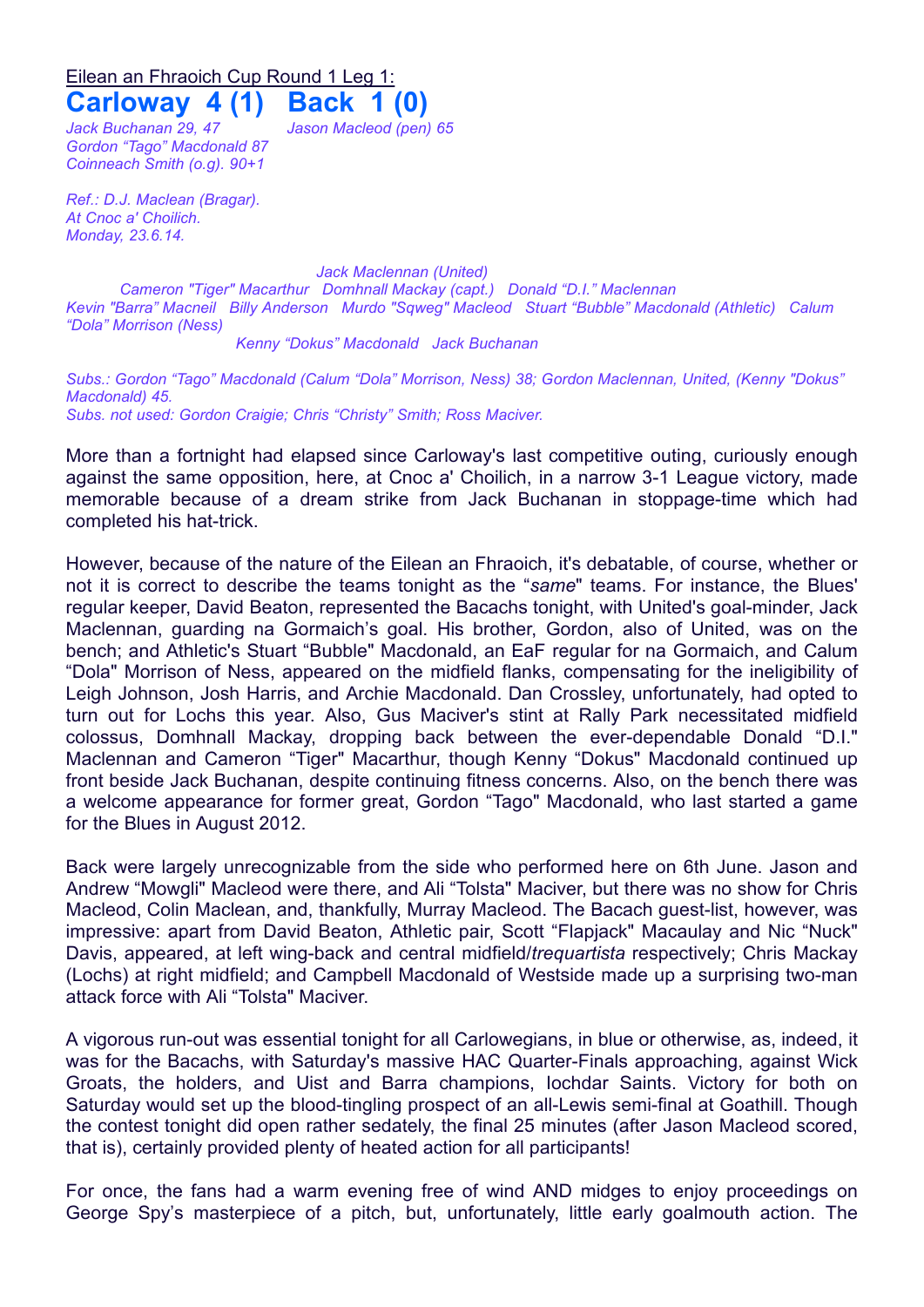unfamiliarity of the team line-ups, especially for Back, led to an initial lack of cohesion to each side's play and it was 7 minutes before serious danger to either side threatened. A mighty "Sqweg" free-kick, just inside his own half in the centre, was dropped perfectly on the penalty spot for Anderson to lay off to Buchanan but his effort was blocked.

On the quarter-hour another "Sqweg" free-kick, 16 metres from the bye-line, on the right of the box, was headed clear and led to a swift Back break down the right, where Mackay checked, then laid off to Davis moving unmarked into the right of the box, but Maclennan was out like a shot to block his carefully-placed low shot with his right foot. The ball then ping-ponged dangerously around within the Blues' area, came back to Davis, and he, in turn, laid back to "Tolsta" on the right edge of the box, but his pile-driver shot high over Maclennan's right-hand bar. Two minutes later a "Bubble" throw-in on the left, 16 metres from the bye-line, was backheaded in by Buchanan, then headed square back outwards, where it was won by "Dokus", who checked, then delivered a high cross towards the centre. Again it was headed straight back out, and again "Dokus" claimed the loose ball. He turned inwards past an opponent but from the left edge of the box sent his careful low right-footer inches past Beaton's left-hand post.

It took another ten minutes before the equilibrium was finally broken, by a piece of trademark Buchanan opportunism. As the Bacach back-pair approached the halfway line, preparatory to playing the ball forward, a sudden challenge by Buchanan led to the stopper getting into an almighty fankle, then the young striker touching the ball away from him. Immediately he took off round him like Usain Bolt and into the Back box, drew Beaton, then before Jason Macleod could close in on him from his right, slipped the ball neatly under the helpless keeper's left leg with his right-foot (**1-0**).

It was in 36 minutes before Back's best chance of the half appeared. A grinding tackle out on the right, just inside the Back half, gained the ball, and then played it straight forward to Chris Mackay racing free down the right. 20 metres from the bye-line he presented a perfect headhigh cross winging diagonally into the Carloway box behind the retreating back-line. "Tolsta" and "Flapjack" came haring in by the back post but Maciver over-anticipated, the ball passing behind him to Macaulay, who, distracted by his colleague's attempt, failed to connect cleanly, and the ball was scrambled away untidily.

As the half-time whistle approached, two final opportunities arrived. First, Anderson freed "Barra" down the right, and his slightly overhit cross/shot from midway within the half, out on the bye-line, seemed for a moment to be about to deceive Beaton before dropping on to the top of his right-hand net. On the stroke of half-time a Mackay corner on the right did reach the far post for Davis,14 metres from goal, to head strongly goal-wards, but his attempt went straight to the United keeper.

## **Half-time: Carloway 1 Back 0**

The unique format to the EaF Cup makes it difficult, impossible really, to draw any conclusions about either side's future prospects, only to assess individual player performance. The introduction of Gordon Maclennan in the second half, for "Dokus", added extra pace to the Blues' breaks, leading to increased opportunity.

Immediately, a "D.I." long ball from the right bye-line, 10 metres inside his own half, sent his name-sake free down the right behind a surprised back-line but as he moved into the right side of the box, he pulled his right-foot shot across goal and well-wide. It was not to matter as two minutes later a second goal arrived. A high "Tago" free-kick from the centre line cleared the defensive line to the right and seemed to be running out harmlessly, when Anderson, on the bye-line on the edge of the box, somehow managed to hook it back high across goal with his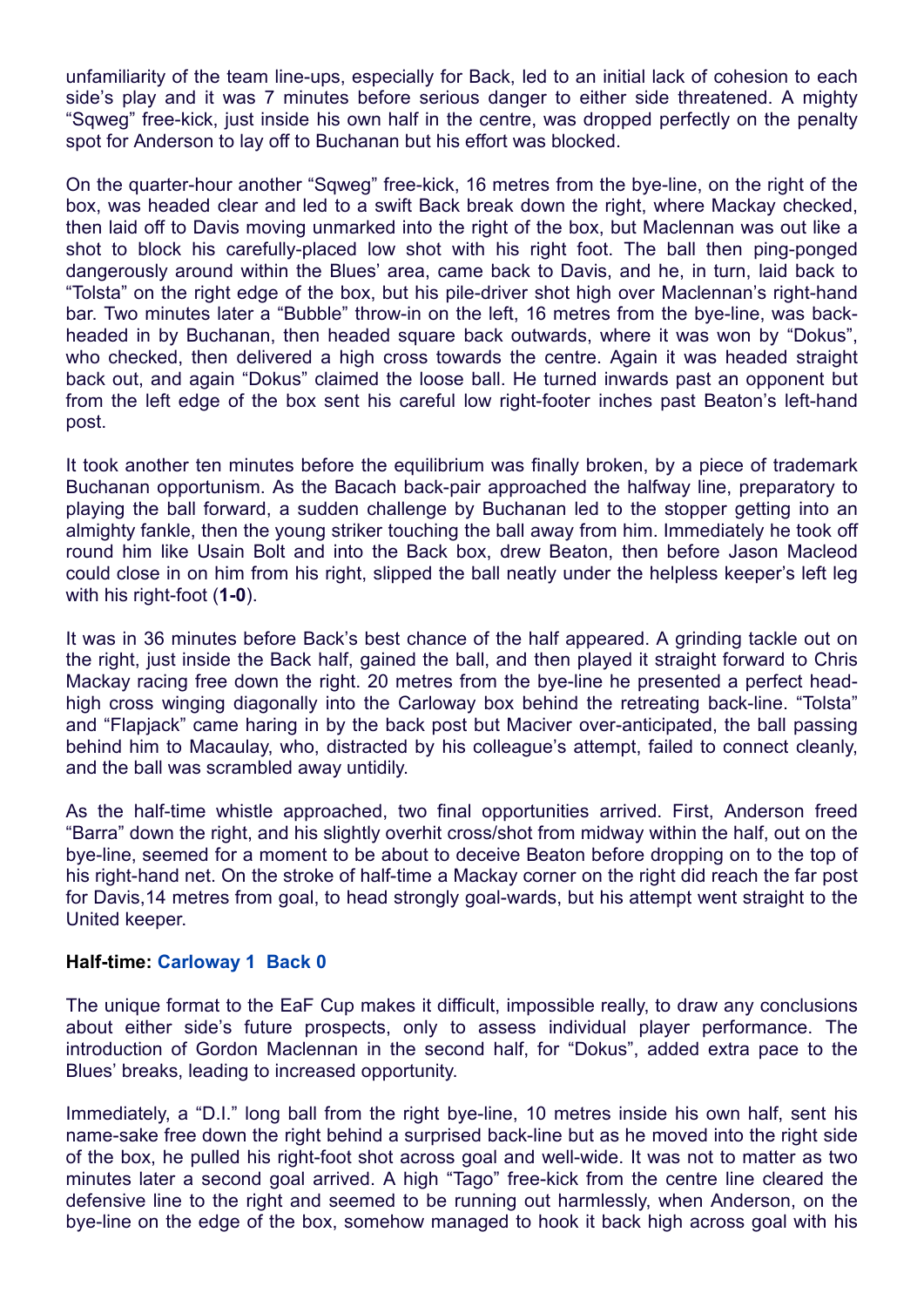right-foot, for Buchanan, 14 metres out by the far post, to rise unchallenged and head strongly past an exposed Beaton (**2-0**).

Moments later the hat-trick seemed on when "Tago" on the left touchline, 20 metres from the bye-line, sent in another perfect high ball but this time, Buchanan's looping header by the near post,16 metres out, just cleared the bar.

However, danger at the other end suddenly presented itself in the 50th minute when a strong break on the left saw a glorious sweeping diagonal from the halfway line find Macdonald racing off the end of the line and into the right of the box. However, Maclennan dashed out to make himself as big as the Great Wall and swat Macdonald's attempted lob easily to his right with a giant sweeping left hand above his head.

In 62 minutes a Macdonald free-kick on the left touch-line, 20 metres from goal, was played square but the midfielder sent the ball high over the bar. However, the lifeline did arrive three minutes later for the men from Coll in the strangest of circumstances. A headed Jason Macleod clearance from the edge of his box rightwards was played swiftly down the right for Macdonald, midway within the Carloway half, to squeeze the ball onwards through a life-threatening "Sqweg" tackle for "Mowgli" running free on the right. His low hard cross, 14 metres from the bye-line, led to a brilliant "D .I." block on "Nuck" by the near post, the ball spinning high back out to "Mowgli", to race inwards to the right edge of the box, wrestling all the way, as he had all game, with "Tiger". "Mowgli" stumbled, and the ball seemed to get tangled between his legs; down he went, "Tiger" tumbling over him. "Tago" arrived, then Domhnall Mackay, and in the resultant melée of limbs and bodies, "Tiger" forced the ball outwards to his right from the prostrate "Mowgli". Immediately, the referee blew for a penalty, ruling that "Tiger" had scooped the ball away with his hands. Furious extended protests, of course, but Jason Macleod stayed calm, unlike many others, and fairly thwacked an unstoppable drive into the top right of Maclennan's net. The only way to beat a giant, perhaps (**2-1**).

Suddenly, Back had all to play for as every goal counts in a two-leg tie, but despite increased commitment and pressure, the chances still continued to favour na Gormaich. In 68 minutes an Anderson corner on the left was met at the near post by Maclennan but his head-flick whizzed across goal and past the far post. Then, in 77 minutes, came a glorious opportunity for Back to salvage something from the tie. A Carloway attack was broken up on the central edge of the box and the ball played forward rapidly to Macdonald, in the centre circle. He turned and sent an exquisite defence-splitter leftwards between "D.I." and Mackay for Macaulay to ghost on to off the end of the line. However, once more, Maclennan reacted like quicksilver, and burst out to block "Flapjack's" flick to his left with a leg as long as the Clyde Tunnel, 12 metres from goal.

Two minutes later a hefty Anderson clearance was controlled beautifully by Buchanan, just inside his own half inside the centre circle. He turned inwards and round his marker and then zoomed off through the left of the defence on a typically mazy run, pursued by two defenders. In towards the left corner of Beaton's box he travelled before a clumsy tackle brought him down right on the edge of the box. However, "Tago's" measured free-kick was read expertly by Beaton, as it went to drop directly under his bar.

In 86 minutes Buchanan moved left to receive a "Sqweg" forward ball, checked back then inwards, and before he could be intercepted, sent a low daisy-cutter from the edge of the box against the base of Beaton's right-hand post and past. The evening was settled one minute later, however, when an almighty "D.I." clearance from his own area shot over Buchanan and his marker and was chested down by "Tago", 22 metres from the opposition goal, then touched left past his shadow. As Beaton advanced, "Tago" moved forward, then sent the sweetest of left-foot lobs over the stranded keeper (**3-1**).